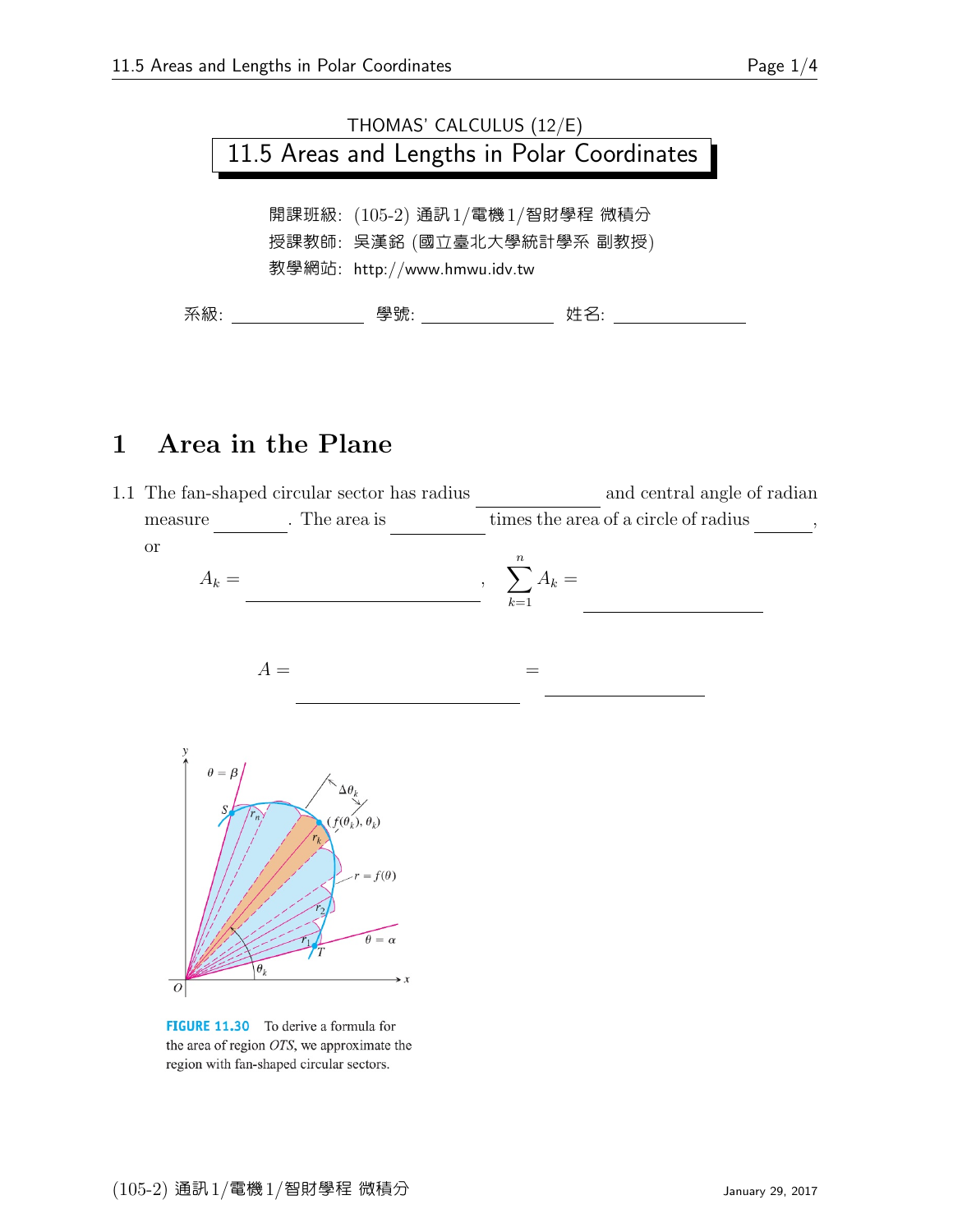1.2 Area of the Fan-Shaped Region Between the Origin and the Curve  $r = f(\theta)$ ,  $\alpha < \theta < \beta$ 

 $A =$ 

This is the integral of the area differential  $dA =$ 2  $=$ 

1.3 Area of the Region  $0 \le r_1(\theta) \le r \le r_2(\theta)$ ,  $\alpha \le \theta \le \beta$ 



 $\mathcal{A}$ 

Ex. 1 . . . . . . . . . . . . . . . . . . . . . . . . . . . . . . . . . . . . . . . . . . . . . . . . . . . . (example1, p636)

Find the area of the region in the plane enclosed by the cardioid  $r = 2(1 + \cos \theta)$ . sol:

 $\mathcal{A}$ 

2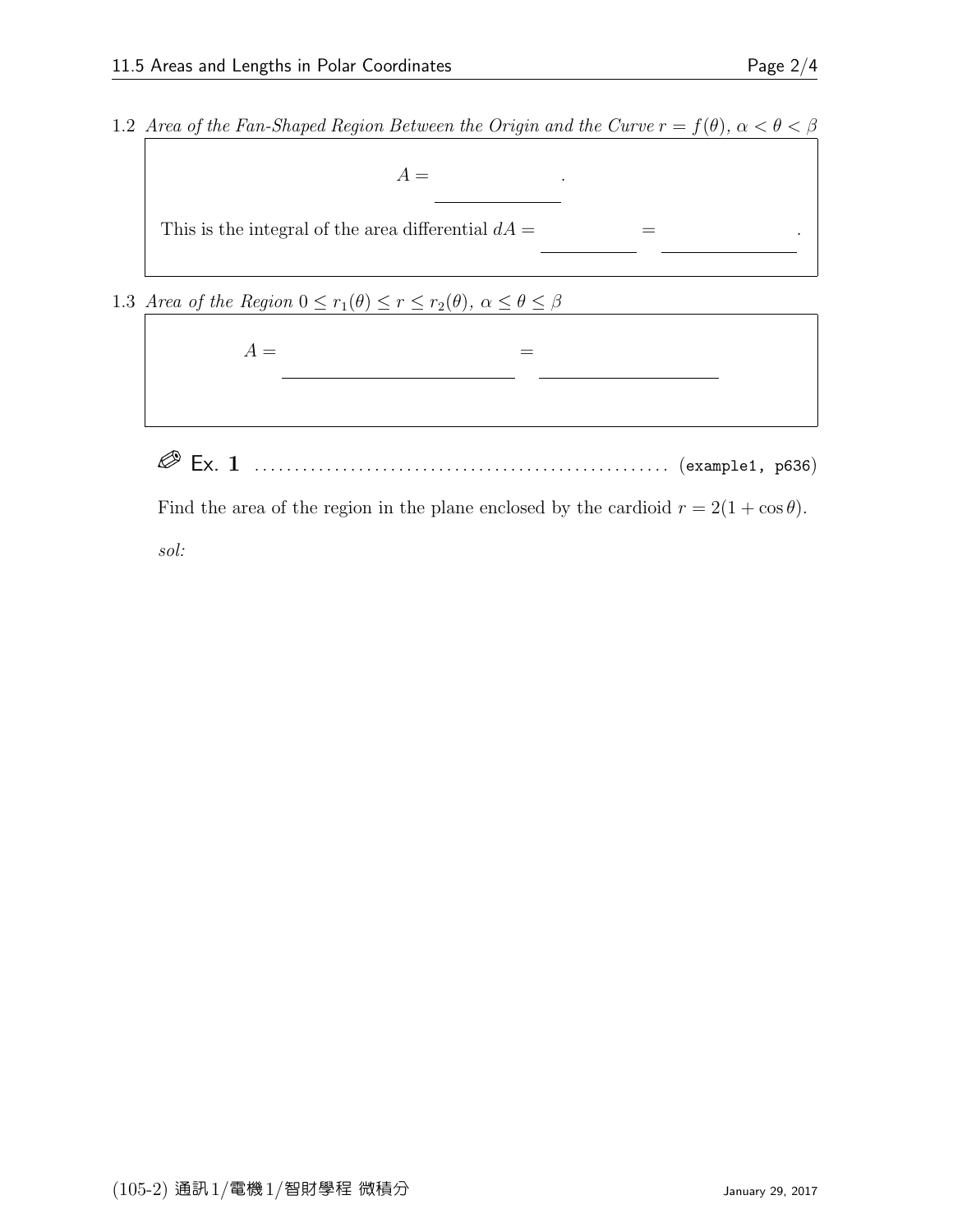| $\mathscr{Q}$ |  |                  |  |
|---------------|--|------------------|--|
|               |  | (example2, p636) |  |

Find the area inside the smaller loop of the limacon  $r = 2\cos\theta + 1$ .

sol:

Ex. 3 . . . . . . . . . . . . . . . . . . . . . . . . . . . . . . . . . . . . . . . . . . . . . . . . . . . . (example3, p637)

Find the area of the region that lies inside the circle  $r = 1$  and outside the cardioid  $r = 1 - \cos \theta$ .

sol: